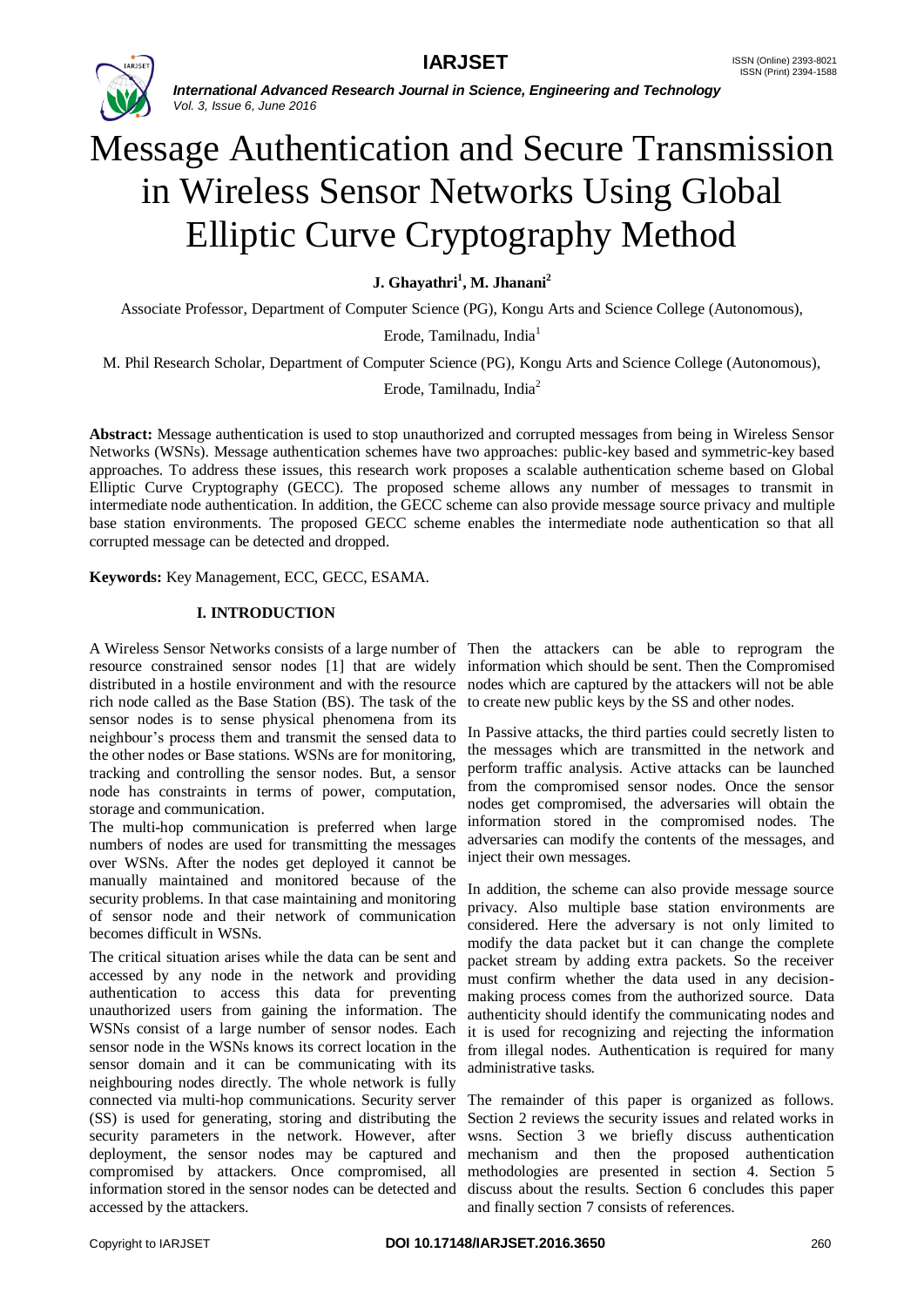

# **II. RELATED WORKS**

Authentication in WSNs can be divided into three categories, namely base station to sensor nodes, sensor nodes to other sensor nodes, and outside users to sensor nodes. The problem of authenticated broadcast by the base station has been widely addressed [2], [5], [9], [10], [11]. We focus on the other two categories, i.e., authenticated broadcast/multicast by the sensor nodes and outside user authentication.

A. Authentication broadcast/multicast by the sensor nodes During multi-hop forwarding the wireless communication allows third parties to compromised the nodes and inject false messages causes sensor nodes to relay false data and Data integrity and data origin authentication are the deplete their energy. In that case the sensor nodes on the minimum security requirements to prevent modification path should be able to authenticate and filter out false messages as early as possible to save energy. Therefore, they are also potential receivers of these messages, arising the need of authenticated multicast by sensor nodes. In battlefield application, all sensor nodes in the network are potential receivers of critical information, arising the need of authenticated broadcast by sensor nodes. To summarize, all these secure mechanism are used to enable all sensor nodes in the network to send an immediate authenticated message to report when there is a critical situation arises, and on the other hand, it enables every receiver to verify this message whether it has been send by the authenticated sender or by the adversaries . For simplicity, both broadcast and multicast are referred as broadcast in the rest of this paper.

### B. User Authentication

Sensor nodes data may be confidential and in some situations only the subscribed users, who have paid, are allowed to obtain this data. A user authentication mechanism aims to prevent unauthorized users to access data from sensor nodes. Usually, a mechanism to provide an outside user access to sensor nodes data requires three tasks:

- User Authentication allows only legitimate users of the data to access it.
- Access Control allows a user to access only the data which he is entitled to access.
- Session Key Establishment enables secure exchange of user queries and confidential data between users and sensor nodes.

In centralized user authentication, all users are authenticated through the base station. This mechanism is easy to deploy because the base station is a powerful device which can perform complex cryptographic A. Message Authentication Code operations. However, this approach has a few drawbacks. Firstly, it makes the base station a single point of failure. Secondly, it causes sensor nodes near the base station to of modification of the message itself, data integrity, but deplete their energy quickly as for every user request; they also authentication of data origin, i.e. knowing who send a relay packets between base station and queried sensor message. It requires the senders and the receivers to share nodes.

adversary sends fake request messages causing sensor messages and are able to verify MACs for messages.

nodes to relay them towards the base station for verification, increasing network traffic and depleting their energy User authentication schemes discussed in [4], [8], all suffer from these problems. To avoid this kind of DOS attack, a user should be locally authenticated by the sensor nodes without the involvement of a third entity, i.e., a distributed approach. This approach reduces traffic congestion and transmission overhead within the network. However, it puts the burden of authentication on sensor nodes. As sensor nodes are resource constrained devices as compared to the base station, a lightweight user authentication mechanism is needed for sensor nodes to verify authenticity of the users.

and insertion of false data into the network, which would otherwise distort the overall results. This can be achieved using Message Authentication Codes (MACs) or cryptographic signatures which are attached to network packets and validated by the receiver. Another approach, using classic Public Key Cryptography (PKC) with Public Key Infrastructure (PKI), involves a huge key distribution problem on a distributed network of wireless sensor nodes, since every node would need access to the senders' public keys.

A. An intrusion detection scheme for routing and service level attack discovery

The mobile ad-hoc networks are infrastructure less environment. The system performs two types of intrusion detection process. The routing based attack detection process uses the EAACK scheme [12]. RSA algorithm and Secure Hash Algorithm (SHA) are used for the security process. The service request based attack detection is integrated with the system. The EAACK scheme is used for the routing level attack detection process. The Bayesian classification algorithm is used for the service request based attack detection process. The cluster based detector assignment model and cluster integrated detector assignment models are used for the detector assignment process. The simulation process is tested with different network conditions and node count levels. The energy consumption, traffic rate and detection latency performance metrics are used to evaluate the system performance. Dynamic interval is assigned for intrusion detection process. The system reduces energy consumption, network traffic and detection latency in all network conditions.

### **III. AUTHENTICATION METHODOLOGY**

Furthermore, it causes a severe DOS attack where an the parties knowing the PSK can produce valid MACs for MACs provide a way to authenticate messages between parties of communication partners. They enable detection a common private secret, the Pre-Shared Key (PSK). Only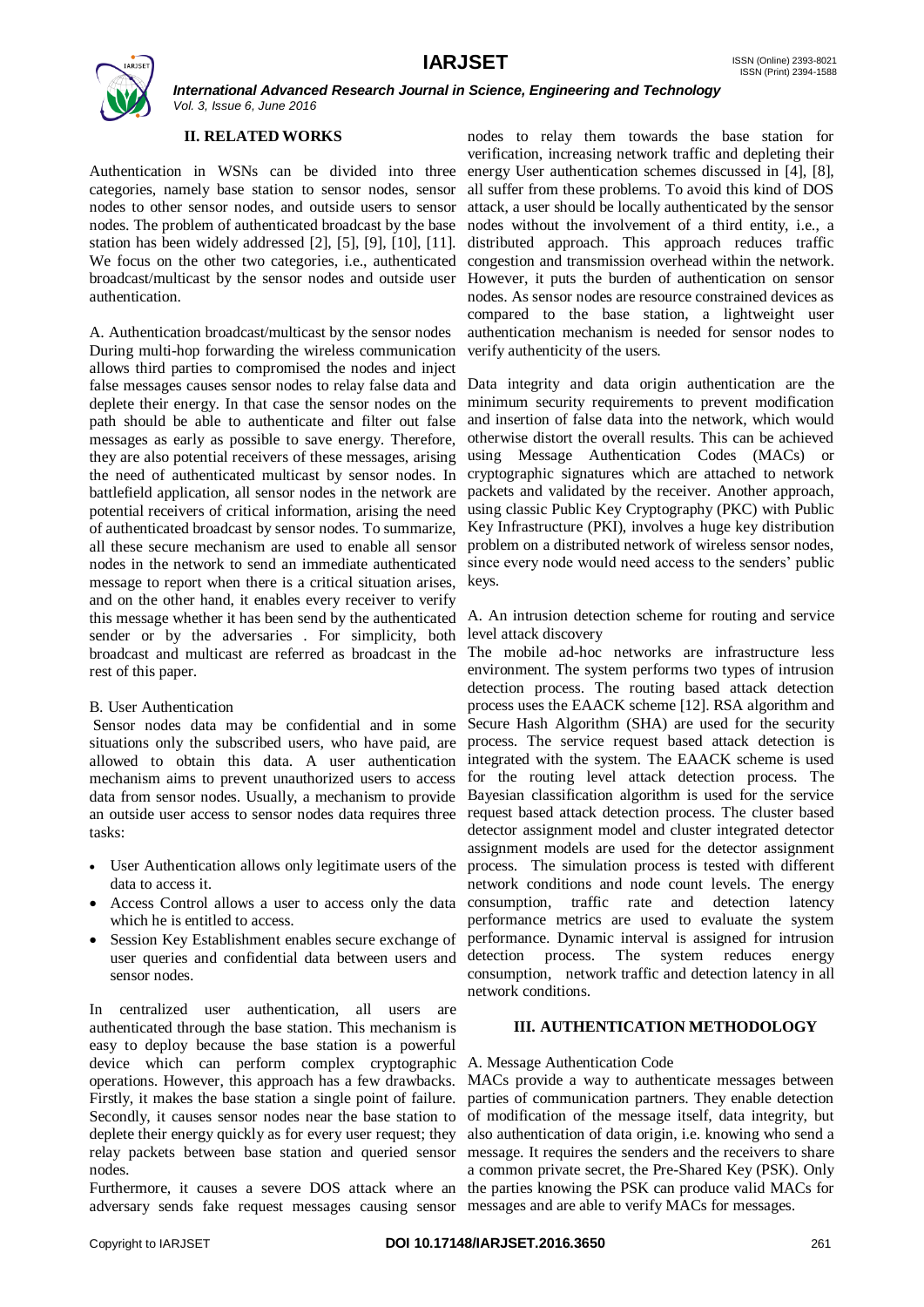

### B. Public Key Signatures

PKC is an asymmetric cryptographic concept using occupied for the hash of a nodes public key, limits the free different keys for en-/decryption and signing/verification. choice of an address [9, p. 83]. Some early implementations of this concept are RSA [2], which can use for confidentiality and authentication, and C. Identity Based Signatures Digital Signature Algorithm (DSA), only for IBSs are signatures based on Identity-based Cryptography authentication. Each member of the crypto system has its own private and public key. The private key is used to sign messages and proof the ownership of a certain key. Using their public key. IBC, first introduced by Shamir, provides the public key, receivers can verify signatures of messages.

To identify nodes in a WSN by their public key, the public key needs to be securely bound to the identity of one entities, usually known as TA [5].The private keys are particular node and this binding must be known at then securely distributed to each authenticated member of verification time by the verifying entities. Otherwise they the system. For signature verified only the public can't know who signed a message. One way to do this, and parameters of the system, sender's public key, message as it is done in the World Wide Web (WWW), is to use and signature are needed. There are various schemes for certificates. Certificates basically bind a public key with realization of IBC, classified as either pairing-based or an identity and are signed by a higher entity, a Certificates pairing-free. A pairing-based IBC scheme is used to Authority (CA), which assures this binding. Using this pairing-based cryptography to implement an identityconcept all nodes only have to trust the CA. There are also based encryption scheme [2]. Pairing-free IBCs schemes PKC schemes, which are based on Elliptic Curve haven"t seen much attention with in the research Cryptography (ECC). For the same level of security, ECC-community compared to paring-based approaches and based schemes, like elliptic curve DSA, require smaller space-efficient IBC, which has considerably worse public key sizes due to fact that the underlying performance [3]. mathematical problem of DSA, computing discrete logarithms, is much harder on elliptic curves.

Different certificate/key distribution models are imaginable for PKC in WSNs. One way is to distribute all certificates on all nodes. This requires large storing A. ECC Methodology capabilities for the nodes and is hard to maintain on change of membership. Once a node is added to the network, its certificate needs to be distributed to all sensor nodes, so they can identify the new node. Another way of handling the key distribution problem is, sending the certificate, which binds the public key used to create a signature to an identity, along with the message and signature. This certificate, signed by a CA, can then be verified using the static public key of the CA and afterwards, the actual signature can be verified using the public key of the certificate. Since a valid, with respect to the public key in the certificate, signature can only be generated using the secret private key corresponding to the public key, the sender has proven ownership of this private key and is thereby securely identified.

### A. Cryptographically Generated Addresses

CGAs, as described by Aura [3], provide a way to proof that a public key belongs to a certain communication partner. This is done by having the network address of the communication partner include a hash of the public key. In IPv6 this are the lower 62 bits of the address. CGAs have been primarily designed for authenticating neighbour discovery and router advertisement replies. The public key sends along can be proven to belong to the sender by verifying it against the senders address which includes a hash of its public key. Since CGAs proof ownership of a public key, a CA is not needed. This facility is deployment in distributed and spontaneous settings. However, the B. GECC Methodology CGAs aren"t certificate themselves and anybody can GECC algorithm is an unconditionally secure and efficient generate a new valid CGA for a subnet, although resulting source anonymous message authentication (ESAMA)

in a different address. Having part of the address being

(IBC), where each party of the system can use any bit string, i.e. an e-mail address or IP-/Ethernet address, as asymmetric cryptography, where an arbitrary string can be used as public key and the corresponding private key is generated by a common trusted entity of the participating

### **IV. PROPOSED AUTHENTICATION METHODOLOGIES**

ECC algorithm develops a source anonymous message authentication code (SAMAC) on elliptic curves that can provide unconditional source anonymity. It offers an efficient hop-by-hop message authentication mechanism for WSNs without the threshold limitation. It devises network implementation criteria on source node privacy protection in WSNs. It proposes an efficient key management framework to ensure isolation of the compromised nodes. The main idea is that for each message m to be released, the message sender, or the sending node, generates a source anonymous message authenticator for the message m. The generation is based on the MES scheme on elliptic curves. For a ring signature, each ring member is required to compute a forgery signature for all other members in the AS. In existing system, the entire (Source Anonymous Message Authentication) SAMA generation requires only three steps, which link all non-senders and the message sender to the SAMA. The following problems are very challenge in WSN message authentication system.

- Adaptable only in situations where same initial set of resource availability.
- Suitable for single cloud service provider environment only.
- Data transfer cost is not considered between different cloud data centres.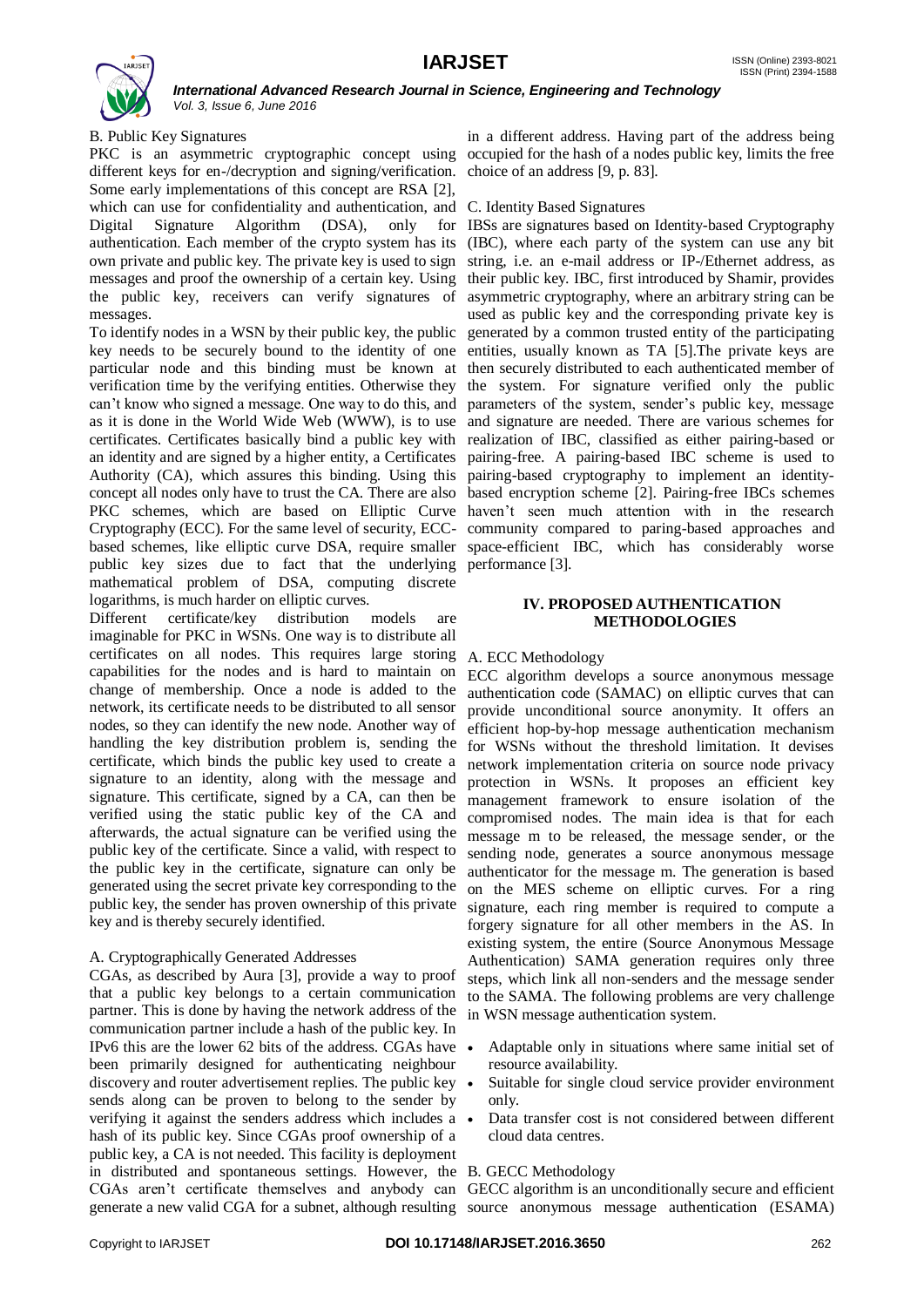

scheme based on the optimal modified ELGAMAL signature (MES) scheme on elliptic curves. This MES scheme is secure against adaptive chosen-message attacks in the random oracle model. Our scheme enables the intermediate nodes to authenticate the message so that all corrupted message can be detected and dropped to conserve the sensor power. While achieving compromiseresiliency, flexible-time authentication and source identity protection, our scheme does not have the threshold problem. Both theoretical analysis and simulation results demonstrate that our proposed scheme is more efficient than the polynomial-based algorithms under comparable security levels. The following problems are solving in this paper WSN message authentication system.

- It is suitable for heterogeneous sensor node environment.
- Multiple base station or sink node environment is considered.

### C. Architecture

In this paper, for the Fig 1 hop by hop message transaction first a message has been generated. The generated message is converted into the packets, and then by the performance of the hop, the packets are determined to choose the hop parts. The packets are processed into the hop by checking and verifying the public key using elliptical curve cryptography in the node and transmit the packet to the transmission media.

The Fig 2 transmission media receives and display the D. Algorithm packet and the packet is converted into the message by 1) Authentication Generation Algorithm: checking and verifying the key with the help of Suppose m is a message to be transmitted along with base geometrically elliptical curve cryptography method. station node id. The private key of the message sender Finally the released packet is received with the User1 is dt;  $1 \leq d \leq n$ . To generate an efficient scheme corresponding packet



Fig. 1. ECC Methodology Fig. 2. GECC Methodology



Fig. 3 Hop-By-Hop Authentication Process

for message m, User1 performs the following steps: //For User1 to sign a message m

1. Select a random hop level integer  $H_A$ ,  $1 \leq H_A \leq N \leq 1$ .

2. Calculate total hop level with total terminal client node N1

3. Select a random integer  $k_A$ ,  $1 \leq kA \leq N \leq 1$ .

4. Calculate  $r = x_A \mod N \& H_A \mod N_1$ , where  $x_A$ ;  $y_A =$  $k_A$ G. If  $r = 0$ , go back to step 1.

5. Calculate  $h_A \leftarrow h$  (m, r), where h is a cryptographic hash function, such as SHA-1, and  $\leftarrow$  1 denotes the l leftmost bits of the hash.

6. Calculate  $h_A \leftarrow G$  (m, r), where h is a cryptographic hash function, such as SHA-1, and  $\leftarrow$  1 denotes the l leftmost bits of the hash.

7. Calculate  $s = rd_Ah_A + kA \text{ mod } N$ . If  $s = 0$ , go back to step2

8. The signature is the pair (r1, s1).

2) Verification algorithm:

For User2 to verify the scheme  $(m, S, r1, y1... r_n, y_n, s)$ , User2 must have a copy of the public keys Q1... Qn.

The proposed GECC algorithm checks the hop level whether the node is persist on the global elliptic curve to enable the intermediate nodes to authenticate the message. //For User2 to authenticate User1"s signature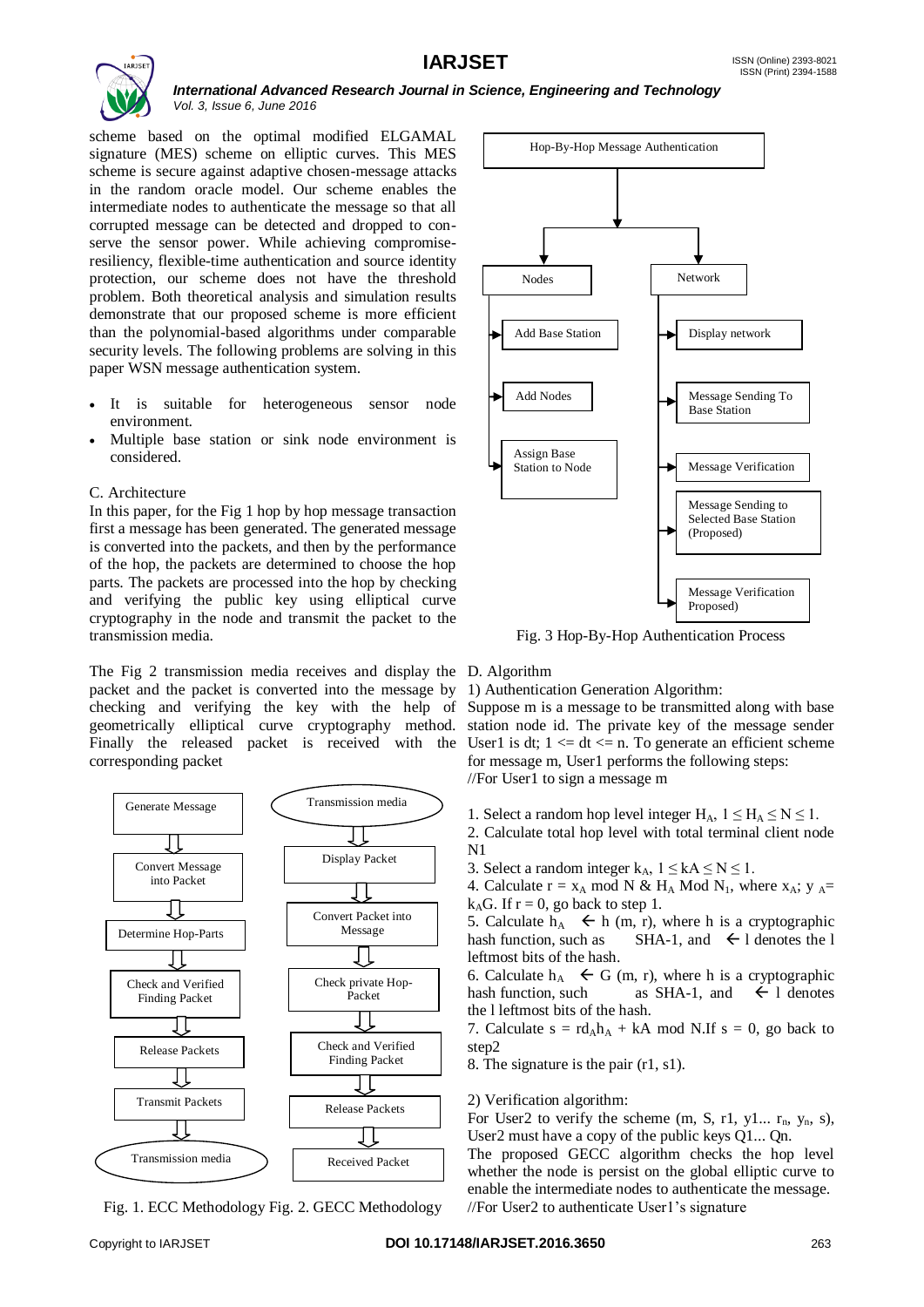

- 1. Check that  $H_A$ .  $\neq$  O otherwise invalid
- 2. Check that Global Curve Point G<sub>P</sub>
- 3. Checks that  $Q_A \neq O$ , otherwise invalid
- 4. Checks that  $Q_A$  lies on the curve
- 5. Checks that  $nQA \neq O$

After that, Bob follows these steps to verify the signature:

- 1. Verify that r and s are integers in  $[G_p, N \leq 1]$ . If not, the signature is invalid.
- 2. Calculate  $h_A \leftarrow h$  (m, r1), where h is the same function used in the signature generation.
- 3. Calculate  $(x1, x2) = sG \leftarrow r h_A Q_A \text{ mod } N_1$ .
- 4. The signature is valid if  $r = x_1 \mod N_1$ , otherwise invalid.

### **V. RESULTS AND DISCUSSION**

The experimental result for secure transmission node analysis of existing system contains number of time slot interval in minutes and by using that given time interval, the average ratio of secure transmission node"s percentage will be detected.

TABLE I ECC SECURE TRANSMISSION

| S.             | <b>Node Details</b> | Time | Ratio of            |
|----------------|---------------------|------|---------------------|
| No             |                     | Slot | <b>Secure</b>       |
|                |                     |      | <b>Transmission</b> |
|                |                     |      | Node $(\% )$        |
| 1              | Node1, Node2, Node3 | 10   | 0.43                |
| $\overline{c}$ | Node4, Node5, Node6 | 20   | 0.52                |
| 3              | Node7, Node8, Node9 | 40   | 0.61                |
| 4              | Node10, Node11,     | 60   | 0.69                |
|                | Node <sub>12</sub>  |      |                     |
| 5              | Node13, Node14,     | 80   | 0.74                |
|                | Node <sub>15</sub>  |      |                     |
| 6              | Node16, Node17,     | 100  | 0.80                |
|                | Node <sub>18</sub>  |      |                     |
| 7              | Node19, Node20,     | 120  | 0.86                |
|                | Node21              |      |                     |
| 8              | Node22, Node23,     | 140  | 0.90                |
|                | Node24              |      |                     |
| 9              | Node25, Node26,     | 150  | 0.93                |
|                | Node27              |      |                     |
| 10             | Node28, Node29,     | 160  | 0.97                |
|                | Node30              |      |                     |

The experimental result based on Table I for secure transmission node analysis of existing system is described in the Fig 4.



Fig. 4. ECC Secure Transmission

This chart shows the time slot interval and ratio of secure transmission of the respective node in percentage.

The experimental result for secure transmission node analysis of proposed GECC method contains number of time slot interval in minutes and by using that time interval, the average ratio of secure transmission node"s percentage will be detected (Table II)

| TABLE II GECC SECURE TRANSMISSION |  |  |
|-----------------------------------|--|--|
|                                   |  |  |

| S.<br>N <sub>0</sub> | <b>Node Details</b> | Time<br>Slot | Ratio of                      |
|----------------------|---------------------|--------------|-------------------------------|
|                      |                     |              | Secure<br><b>Transmission</b> |
|                      |                     |              | Node $(\% )$                  |
| 1                    | Node1, Node2, Node3 | 10           | 0.48                          |
| $\overline{2}$       | Node4, Node5, Node6 | 20           | 0.57                          |
| 3                    | Node7, Node8, Node9 | 40           | 0.66                          |
| $\overline{4}$       | Node10, Node11,     | 60           | 0.72                          |
|                      | Node12              |              |                               |
| 5                    | Node13, Node14,     | 80           | 0.77                          |
|                      | Node <sub>15</sub>  |              |                               |
| 6                    | Node16, Node17,     | 100          | 0.83                          |
|                      | Node <sub>18</sub>  |              |                               |
| 7                    | Node19, Node20,     | 120          | 0.89                          |
|                      | Node21              |              |                               |
| 8                    | Node22, Node23,     | 140          | 0.92                          |
|                      | Node24              |              |                               |
| 9                    | Node25, Node26,     | 150          | 0.95                          |
|                      | Node27              |              |                               |
| 10                   | Node28, Node29,     | 160          | 0.98                          |
|                      | Node30              |              |                               |

The experimental result based on Table II for secure transmission node analysis of existing system is described in the Fig 5 This chart shows the time slot interval and ratio of secure transmission of the respective node in percentage.



Fig. 5. GECC Secure Transmission

The experimental result shows the comparison of secure transmission node analysis of the existing system (ECC) and proposed system (GECC). The Table III shows the increased average ratio of secure transmission node"s percentage (GECC).

The comparison based on experimental results of existing system (ECC) and proposed system (GECC) secure transmission communication node analysis is described in the Fig 6.